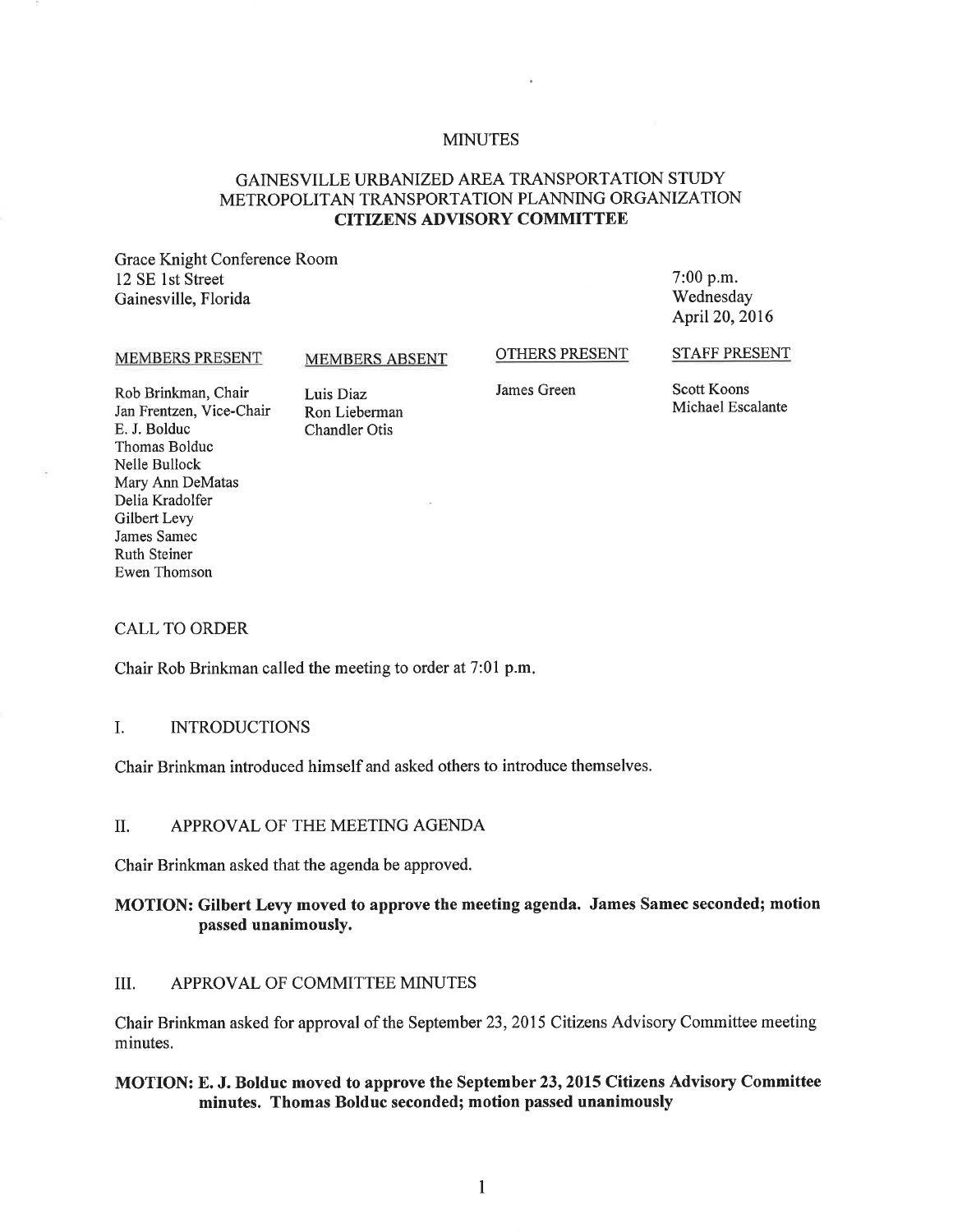## IV. TRANSPORTATION IMPROVEMENT PROGRAM AMENDMENT-NW 19TH LANE BIKELANE/SIDEW ALK PROJECT

Scott Koons, Metropolitan Transportation Planning Organization Executive Director, stated that the Florida Department of Transportation has requested an amendment to the Transportation Improvement Program to add preliminary engineering to the NW 19th Lane Bikelane/ Sidewalk Project in Fiscal Year 2015-16. He discussed the amendment and answered questions.

# MOTION: Ruth Steiner moved to recommend that the Metropolitan Transportation Planning Organization amend the Fiscal Year 2015-16 Transportation Improvement Program to add preliminary engineering to the NW 19th Lane Bikelane/Sidewalk Project in Fiscal Year 2015-16. James Samec seconded; motion passed unanimously.

# V. UNIFIED PLANNING WORK PROGRAM

Mr. Koons stated that the Metropolitan Transportation Planning Organization is required to adopt a Unified Planning Work Program. He said that this program identifies the planning activities for a two-year cycle. He reported that the Unified Planning Work Program has been reformatted to comply with the Fixing America's Surface Transportation Act and Florida Department of Transportation requirements.

# MOTION: Ruth Steiner moved to recommend that the Metropolitan Transportation Planning Organization approve the Fiscal Years 2017 and 2018 Unified Planning Work Program with administrative changes as requested by the Florida Department of Transportation. James Samec seconded; motion passed unanimously.

# VI. TRANSIT RIDERSHIP REPORT

Mr. Koons stated that the each year the Transit Ridership Monitoring Report is updated. He discussed the Transit Ridership Monitoring Report and answered questions.

# MOTION: Ruth Steiner moved to recommend that the Metropolitan Transportation Planning Organization accept the Transit Ridership Monitoring Report - 2015 as a completed <sup>p</sup>lanning document. James Samec seconded; motion passed unanimously.

# VII. SAFE ROUTES TO SCHOOL APPLICATION

Mr. Koons stated that the City of Gainesville submitted a Safe Routes to School application to the Florida Department of Transportation. He said that the application was for construction of a sidewalk along the south perimeter of Metcalfe Elementary School. He discussed the application and answered questions.

# MOTION: Ruth Steiner moved to recommend that the Metropolitan Transportation Planning Organization ratify staff support of the City of Gainesville Safe Routes to School application submission. Gilbert Levy seconded; motion passed unanimously.

# VIII. KERMIT SIGMON CITIZEN PARTICIPATION AWARD

Mr. Koons stated that each year the Citizens Advisory Committee selects a recipient for the Dr. Kermit Sigmon Citizen Participation Award. He noted the previous recipients.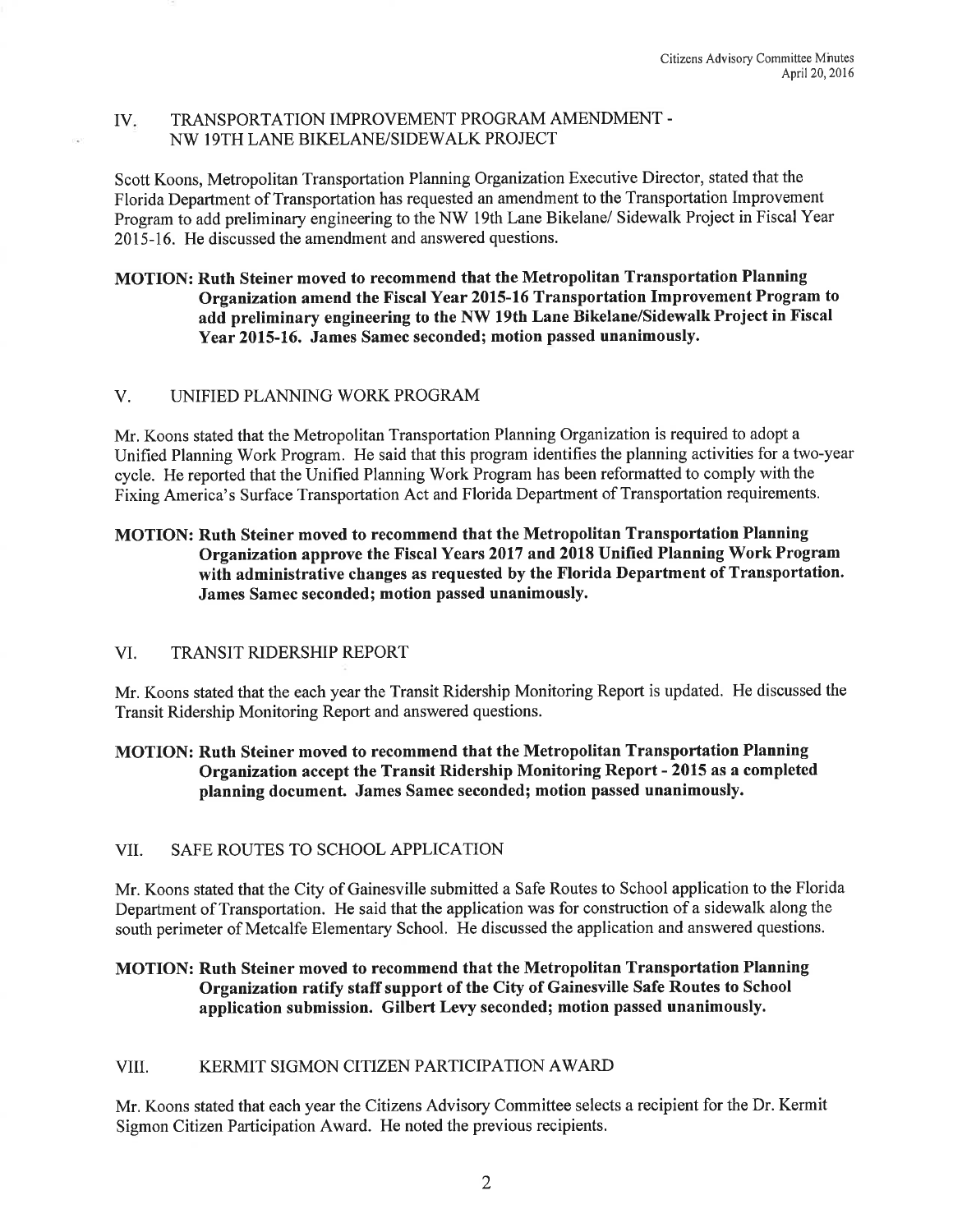ACTION: Ewen Thomson nominated Art Stockwell for his trail-keepers efforts; Nelle Bullock nominated Marlie Sanderson for his staff support; and Ruth Steiner nominated Joseph Floyd for his Active Streets efforts for the Dr. Kermit Sigmon Citizen Participation Award,. Mr. Koons conducted a show of hands vote. Marlie Sanderson was selected unanimously.

# IX. NE 39TH AVENUE (STATE ROAD 222) CROSSWALK-REFERRAL REPORT

Mr. Koons stated that the Metropolitan Transportation Planning Organization Chair requested that the Florida Department of Transportation evaluate and consider installation of a crosswalk on NE 39th Avenue adjacent to NE 28th Drive. He said that the crosswalk would facilitate pedestrian traffic for two regional transit System bus stops. He reported that the Florida Department of Transportation has evaluated the potential crosswalk and determined that it was not warranted.

## MOTION: Ruth Steiner moved to recommend that the Metropolitan Transportation Planning Organization encourage the Florida Department of Transportation:

- 1. to conduct a study of Northeast 39th Avenue (State Road 222) at Northeast 28th Drive area by complying new data that addresses the change in character of the area since the establishment of Grace Marketplace adjacent to the corridor; and
- 2. to reevaluate the Northeast 39th Avenue (State Road 222) at Northeast 28th Drive area in light of state and national attention to urban streets with the new Florida Department of Transportation Complete Streets Policy and urban streets in the Highway Capacity Manual.

Nelle Bullock seconded; motion passed unanimously.

## X. TRANSPORTATION REGIONAL INCENTIVE PROGRAM APPLICATION

Mr. Koons stated that the Alachua/Marion County Transportation Regional Incentive Program Executive Committee submitted a Transportation Regional Incentive Program application to the Florida Department of Transportation. He said that the application was for design and plans preparation for the SW 62nd Connector Project. He discussed the application and answered questions.

## XI. WALDO ROAD (STATE ROAD 24) PEDESTRIAN SAFETY

Michael Escalante, Senior Planner, stated that the Florida Department of Transportation has responded to a Metropolitan Transportation Planning Organization referral regarding pedestrian safety concerns along Waldo Road. He reported that the Florida Department of Transportation is addressing street-lighting levels within the corridor.

## XII. INFORMATION ITEMS

Mr. Koons announced that the next Citizens Advisory Committee meeting would be in the Grace Knight Conference Room on June 15, 2016.

Jan Frentzen discussed his concerns regarding the condition of County Road 2054.